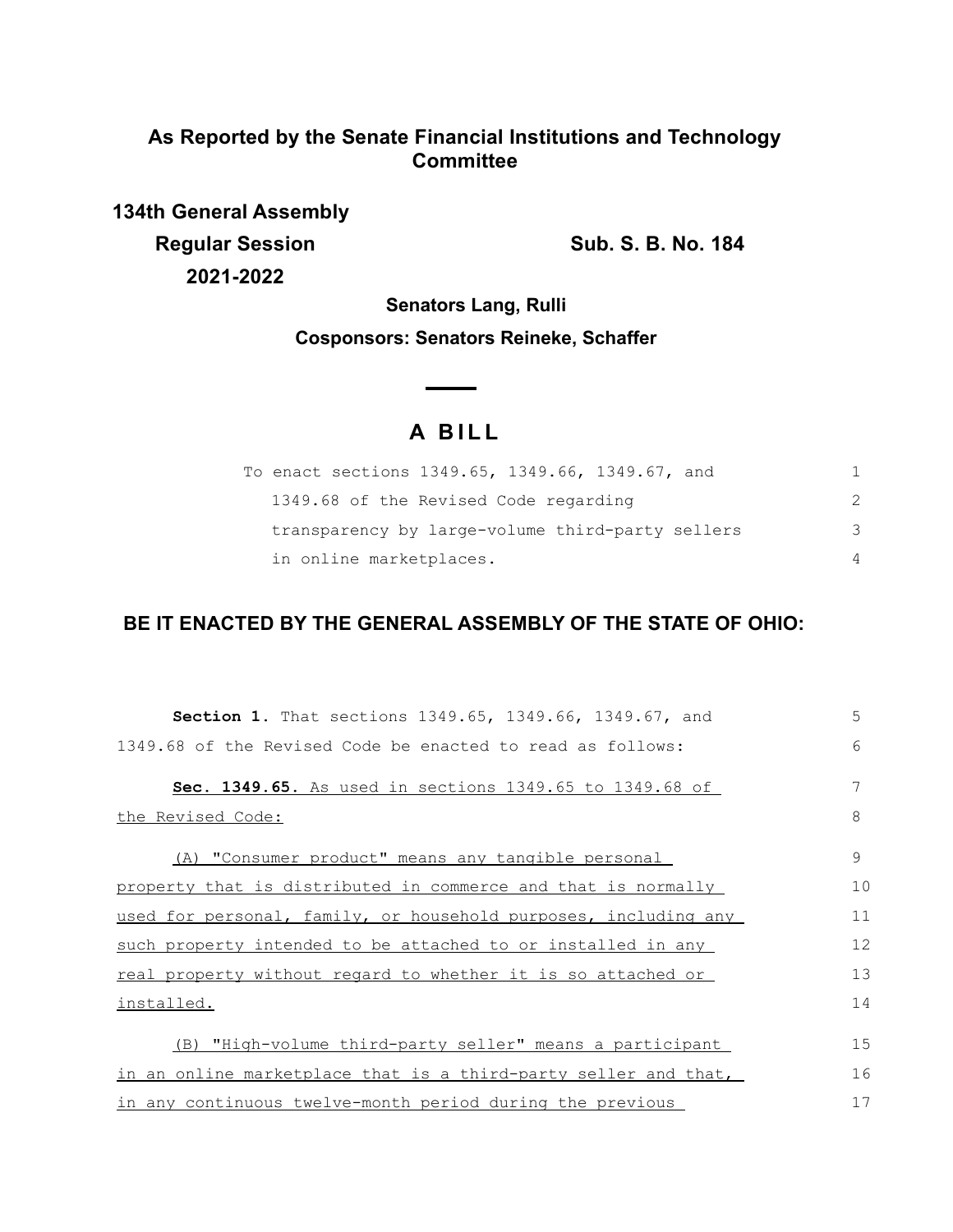### **Sub. S. B. No. 184** Page 2 **As Reported by the Senate Financial Institutions and Technology Committee**

| twenty-four months, has entered into two hundred or more         | 18 |
|------------------------------------------------------------------|----|
| discrete sales or transactions of new or unused consumer         | 19 |
| products with consumers in this state resulting in the           | 20 |
| accumulation of an aggregate total of five thousand dollars or   | 21 |
| more in gross revenue.                                           | 22 |
| (C) "Online marketplace" means any Internet-based or             | 23 |
| accessed platform that meets both of the following:              | 24 |
| (1) It includes features that allow for, facilitate, or          | 25 |
| enable third-party sellers to engage in the sale, purchase,      | 26 |
| payment, storage, shipping, or delivery of a consumer product in | 27 |
| this state.                                                      | 28 |
| (2) It hosts one or more third-party sellers.                    | 29 |
| (D) "Seller" means a person that sells, offers to sell, or       | 30 |
| contracts to sell a consumer product through an online           | 31 |
| marketplace. "Seller" does not include a new motor vehicle       | 32 |
| dealer licensed under Chapter 4517. of the Revised Code.         | 33 |
| (E)(1) "Third-party seller" means a seller, independent of       | 34 |
| an operator, facilitator, or owner of an online marketplace,     | 35 |
| that sells, offers to sell, or contracts to sell a consumer      | 36 |
| product through an online marketplace.                           | 37 |
| (2) "Third-party seller" does not include a seller that          | 38 |
| meets all of the following:                                      | 39 |
| (a) Is a business entity that has made available to the          | 40 |
| general public the entity's name, business address, and working  | 41 |
| contact information;                                             | 42 |
| (b) Has an ongoing contractual relationship with the owner       | 43 |
| of the online marketplace to provide for the manufacture,        | 44 |
| distribution, wholesaling, or fulfillment of shipments of        | 45 |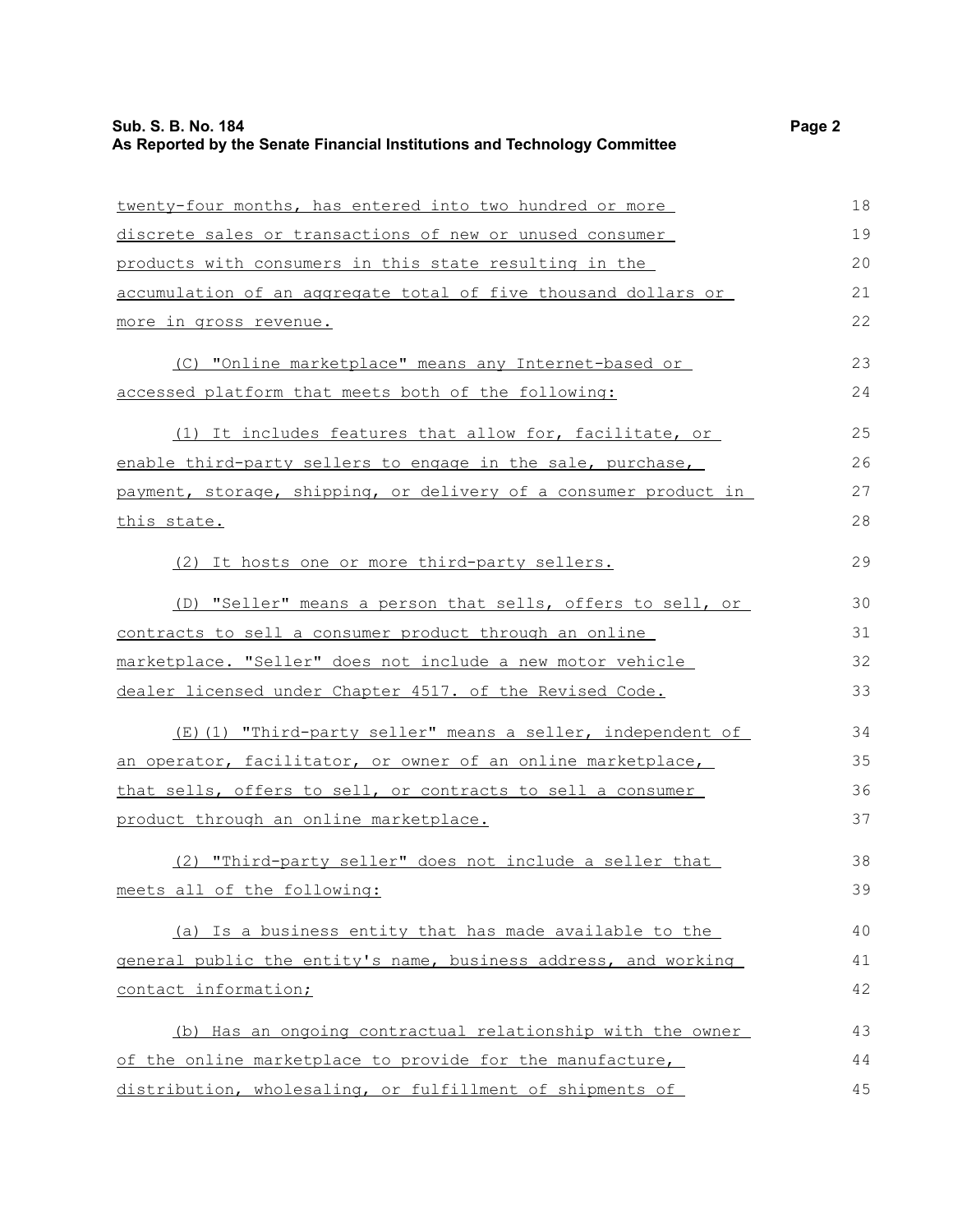| As Reported by the Senate Financial Institutions and Technology Committee |    |
|---------------------------------------------------------------------------|----|
| consumer products;                                                        | 46 |
| (c) Has provided to the online marketplace identifying                    | 47 |
| information, as described in division (A) of section 1349.66 of           | 48 |
| the Revised Code, that has been verified pursuant to that                 | 49 |
| subsection.                                                               | 50 |
| (F) "Verify" means to confirm information provided to an                  | 51 |
| online marketplace pursuant to divisions (A) and (C) of section           | 52 |
| 1349.66 of the Revised Code by the use of either of the                   | 53 |
| following:                                                                | 54 |
| (1) A third-party or proprietary identity verification                    | 55 |
| system that has the capability to confirm a seller's name,                | 56 |
| electronic mail address, physical address, and telephone number;          | 57 |
| (2) A combination of two-factor authentication, public                    | 58 |
| records search, and the presentation of a government-issued               | 59 |
| identification.                                                           | 60 |
| Sec. 1349.66. (A) An online marketplace shall require that                | 61 |
| each high-volume third-party seller on the online marketplace             | 62 |
| provide the online marketplace with the following information             | 63 |
| within twenty-four hours of becoming a high-volume third-party            | 64 |
| <u>seller:</u>                                                            | 65 |
| (1) Bank account information, the accuracy of which has                   | 66 |
| been confirmed directly by the online marketplace or by a                 | 67 |
| payment processor or other third party contracted by the online           | 68 |
| marketplace, or, if the high-volume third-party seller does not           | 69 |
| have a bank account, the name of the payee for payments issued            | 70 |
| by the online marketplace to the high-volume third-party seller.          | 71 |
| The information may be provided by the high-volume third-party            | 72 |
| seller to either of the following parties:                                | 73 |

**Sub. S. B. No. 184** Page 3

(a) The online marketplace;

74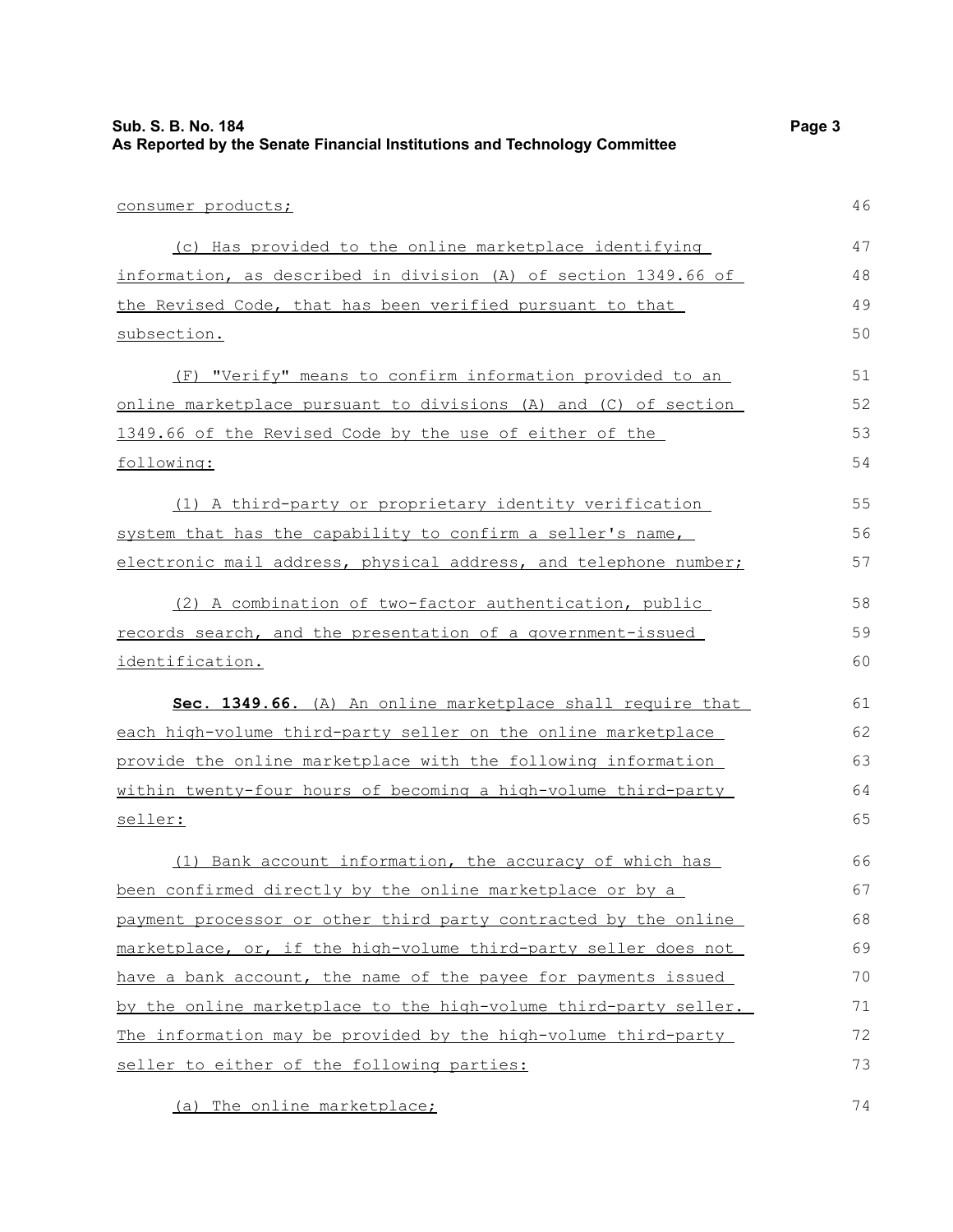(b) A payment processor or other third party contracted by the online marketplace to maintain such information, provided that the online marketplace must be permitted to obtain such information on demand from the payment processor or other third party. (2) Contact information, including all of the the following: (a) A working electronic mail address and working telephone number for the high-volume third-party seller; (b) If the high-volume third-party seller is an individual, a copy of a government-issued photo identification for the individual that includes the individual's name and physical address; (c) If the high-volume third-party seller is not an individual, either of the following: (i) A copy of a government-issued photo identification for an individual acting on behalf of the high-volume third-party seller that includes the individual's name and physical address; (ii) A copy of a government-issued record or tax document that includes the business name and physical address of the high-volume third-party seller. (3) A business tax identification number or, if the highvolume third-party seller does not have a business tax identification number, a taxpayer identification number; (4) Whether the high-volume third-party seller is exclusively advertising or offering the consumer product on the online marketplace, or if the high-volume third-party seller is 75 76 77 78 79 80 81 82 83 84 85 86 87 88 89 90 91 92 93 94 95 96 97 98 99 100 101

currently advertising or offering for sale the same consumer

102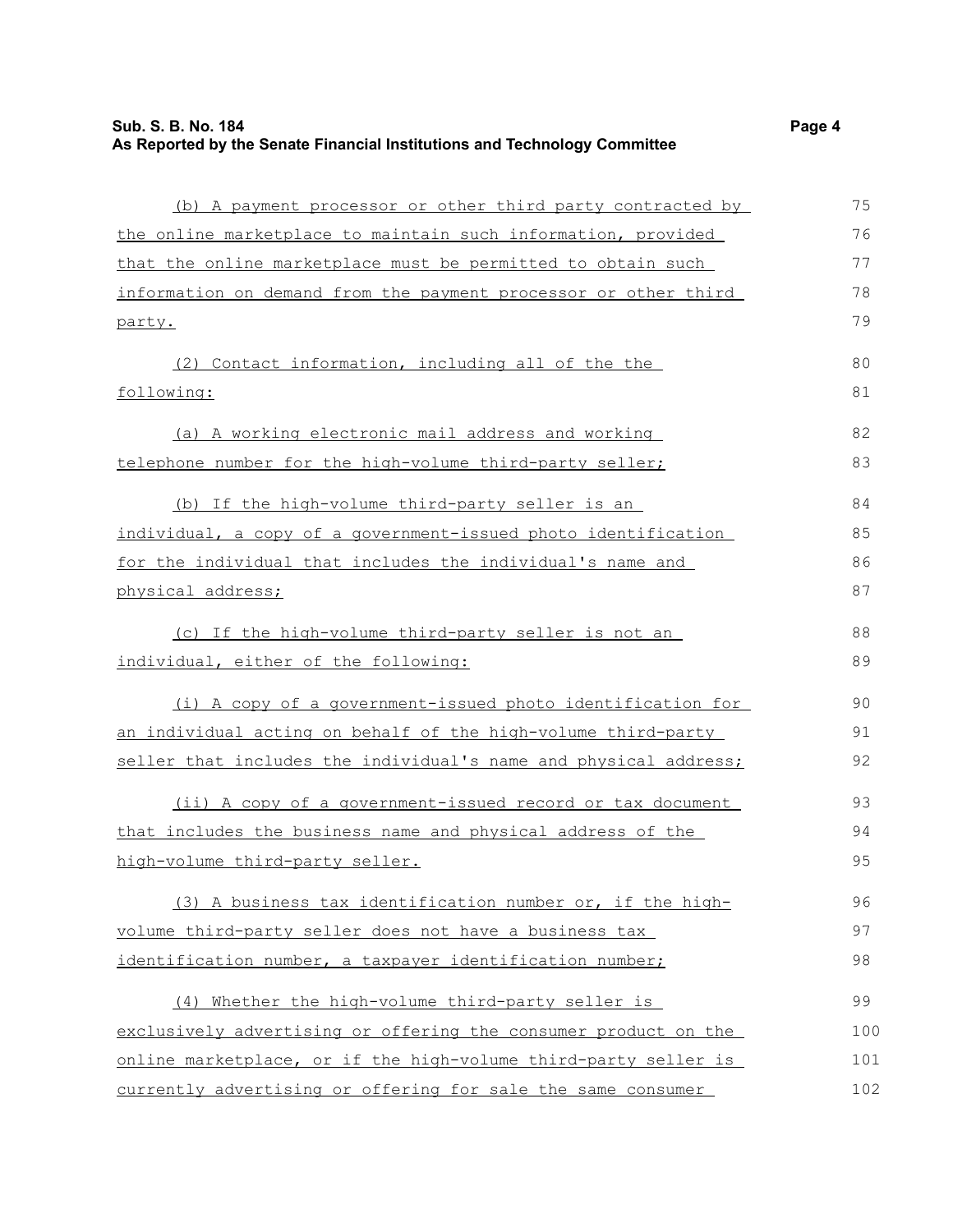| product on any other internet web sites other than the online    | 103 |
|------------------------------------------------------------------|-----|
| marketplace.                                                     | 104 |
| (B) (1) An online marketplace shall verify the information       | 105 |
| provided in division (A) of this section within three calendar   | 106 |
| days of its submission, and shall verify any changes to such     | 107 |
| information that is provided to the online marketplace by a      | 108 |
| high-volume third-party seller within three calendar days of its | 109 |
| submission. If a high-volume third-party seller provides a copy  | 110 |
| of a valid government-issued tax document, information contained | 111 |
| within the tax document shall be presumed to be verified as of   | 112 |
| the date of issuance of such record or document.                 | 113 |
| (2) At least annually, an online marketplace shall notify        | 114 |
| each high-volume third-party seller on the online marketplace    | 115 |
| that the high-volume third-party seller must inform the online   | 116 |
| marketplace of any changes to the information provided by the    | 117 |
| high-volume third-party seller pursuant to division (A) of this  | 118 |
| section within three calendar days of receiving the              | 119 |
| notification.                                                    | 120 |
| (a) As part of the notification, the online marketplace          | 121 |
| shall instruct each high-volume third-party seller to            | 122 |
| electronically certify either that the high-volume third-party   | 123 |
| seller's information is unchanged or that the high-volume third- | 124 |
| party seller is providing changes to the information.            | 125 |
| (b) If the online marketplace becomes aware that a high-         | 126 |
| volume third-party seller has neither certified that the high-   | 127 |
| volume third-party seller's information is unchanged nor         | 128 |
| provided the changes within three calendar days of receiving the | 129 |
| notification, the online marketplace shall suspend the high-     | 130 |
| volume third-party seller's participation on the online          | 131 |
| marketplace until the high-volume third-party seller has either  | 132 |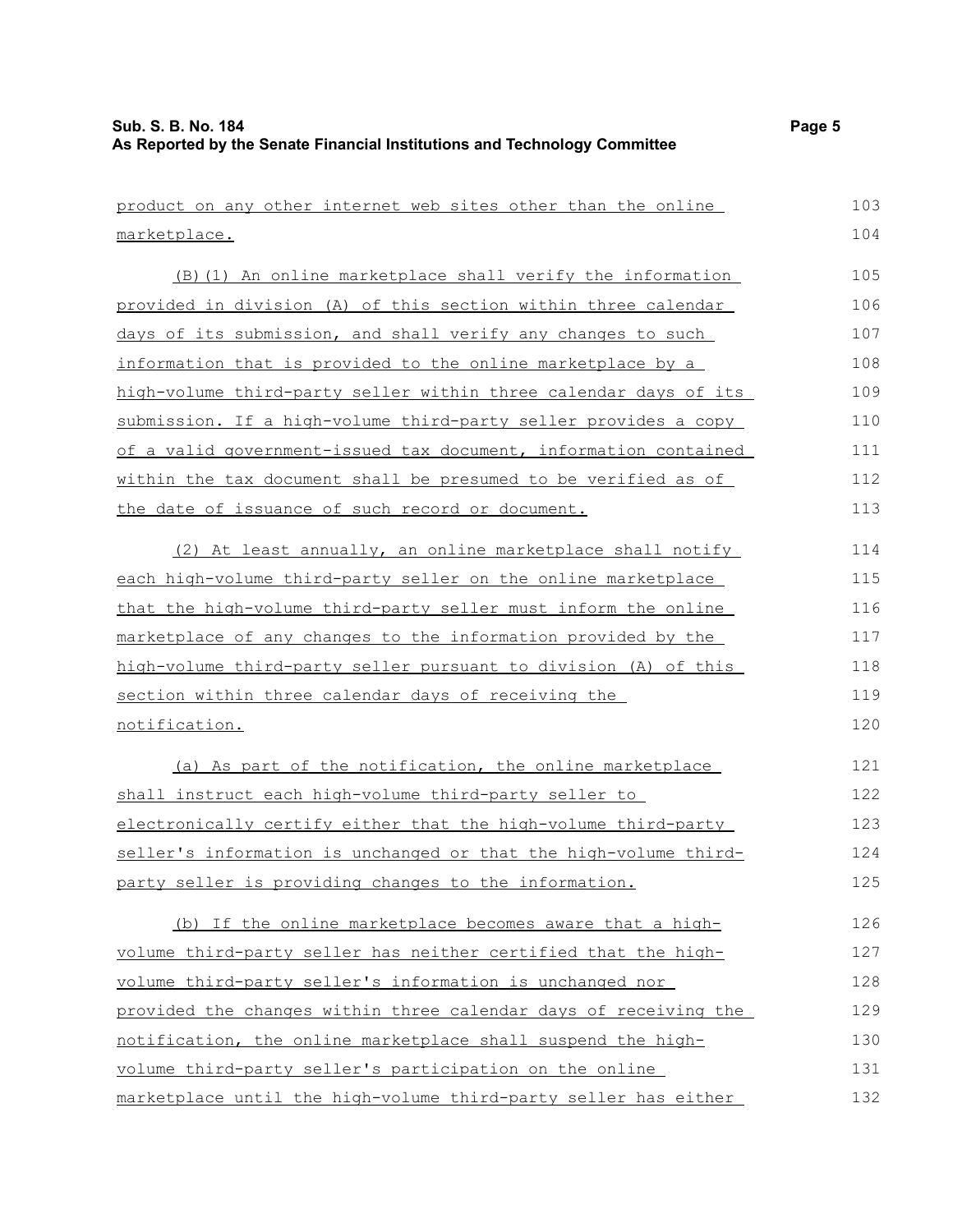| certified that the high-volume third-party seller's information  | 133 |
|------------------------------------------------------------------|-----|
| is unchanged or has provided the changes and the information has | 134 |
| been verified.                                                   | 135 |
| Sec. 1349.67. (A) An online marketplace shall require a          | 136 |
| high-volume third-party seller to disclose to consumers in this  | 137 |
| state in a conspicuous manner either on the product listing or,  | 138 |
| for information other than the high-volume third-party seller's  | 139 |
| full name, through a conspicuously placed link on the product    | 140 |
| listing, the following information:                              | 141 |
| (1) Subject to division (B) of this section, the identity        | 142 |
| of the high-volume third-party seller, including all of the      | 143 |
| following:                                                       | 144 |
| (a) The full name of the high-volume third-party seller;         | 145 |
| (b) The full physical address of the high-volume third-          | 146 |
| party seller;                                                    | 147 |
| (c) Whether the high-volume third-party seller also              | 148 |
| engages in the manufacturing, importing, or reselling of         | 149 |
| consumer products;                                               | 150 |
| (d) Contact information for the high-volume third-party          | 151 |
| seller, including a working telephone number and working         | 152 |
| electronic mail address. Such working electronic mail address    | 153 |
| may be provided to the high-volume third-party seller by the     | 154 |
| online marketplace.                                              | 155 |
| (2) Any other information the attorney general determines        | 156 |
| necessary under division (B) of section 1349.68 of the Revised   | 157 |
| Code to address circumvention or evasion of the requirements of  | 158 |
| division (A) of this section.                                    | 159 |
| (B) (1) Subject to division (B) (2) of this section, upon        | 160 |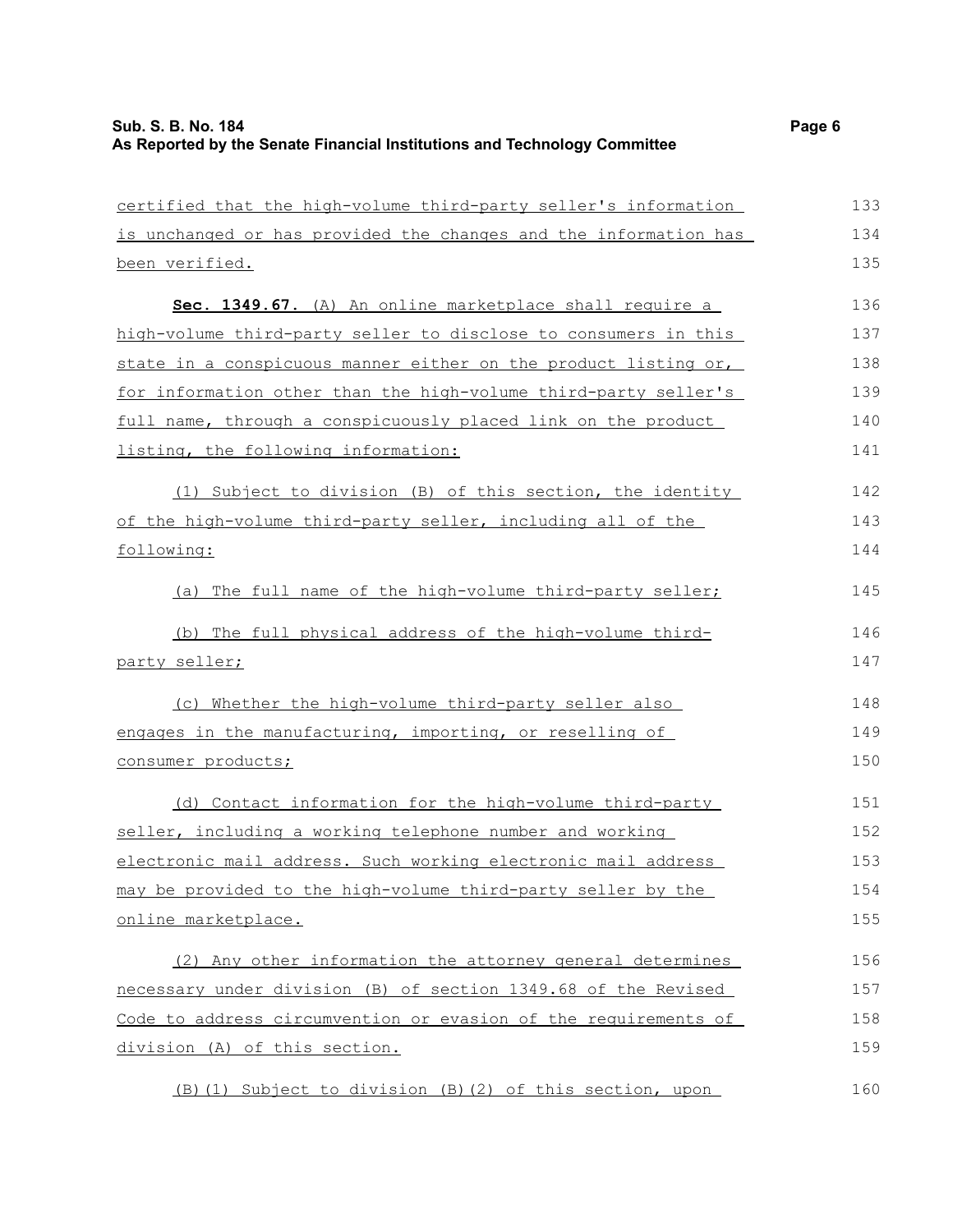| the request of a high-volume third-party seller, an online            | 161 |
|-----------------------------------------------------------------------|-----|
| marketplace may provide for partial disclosure of the identity        | 162 |
| information required under division (A) (1) of this section as        | 163 |
| follows:                                                              | 164 |
| (a) If the high-volume third-party seller demonstrates to             | 165 |
| the online marketplace that the high-volume third-party seller        | 166 |
| does not have a business address and only has a residential           | 167 |
| street address, the online marketplace may direct the high-           | 168 |
| volume third-party seller to disclose only the country and, if        | 169 |
| applicable, the state in which the high-volume third-party            | 170 |
| seller resides on the product listing. The high-volume third-         | 171 |
| party seller also may inform consumers in this state that there       | 172 |
| is no business address available for the high-volume third-party      | 173 |
| seller and that consumer inquiries should be submitted to the         | 174 |
| high-volume third-party seller by telephone or electronic mail.       | 175 |
| (b) If the high-volume third-party seller demonstrates to             | 176 |
| <u>the online marketplace that the high-volume third-party seller</u> | 177 |
| is a business that has a physical address for product returns,        | 178 |
| the online marketplace may direct the high-volume third-party         | 179 |
| seller to disclose the high-volume third-party seller's physical      | 180 |
| address for product returns.                                          | 181 |
| (c) If a high-volume third-party seller demonstrates to               | 182 |
| the online marketplace that the high-volume third-party seller        | 183 |
| does not have a telephone number other than a personal telephone      | 184 |
| number, the online marketplace shall inform consumers in this         | 185 |
| state that there is no telephone number available for the high-       | 186 |
| volume third-party seller and that consumer inquiries should be       | 187 |
| submitted to the high-volume third-party seller's electronic          | 188 |
| mail address.                                                         | 189 |
|                                                                       |     |

(2) An online marketplace shall withdraw its provision for 190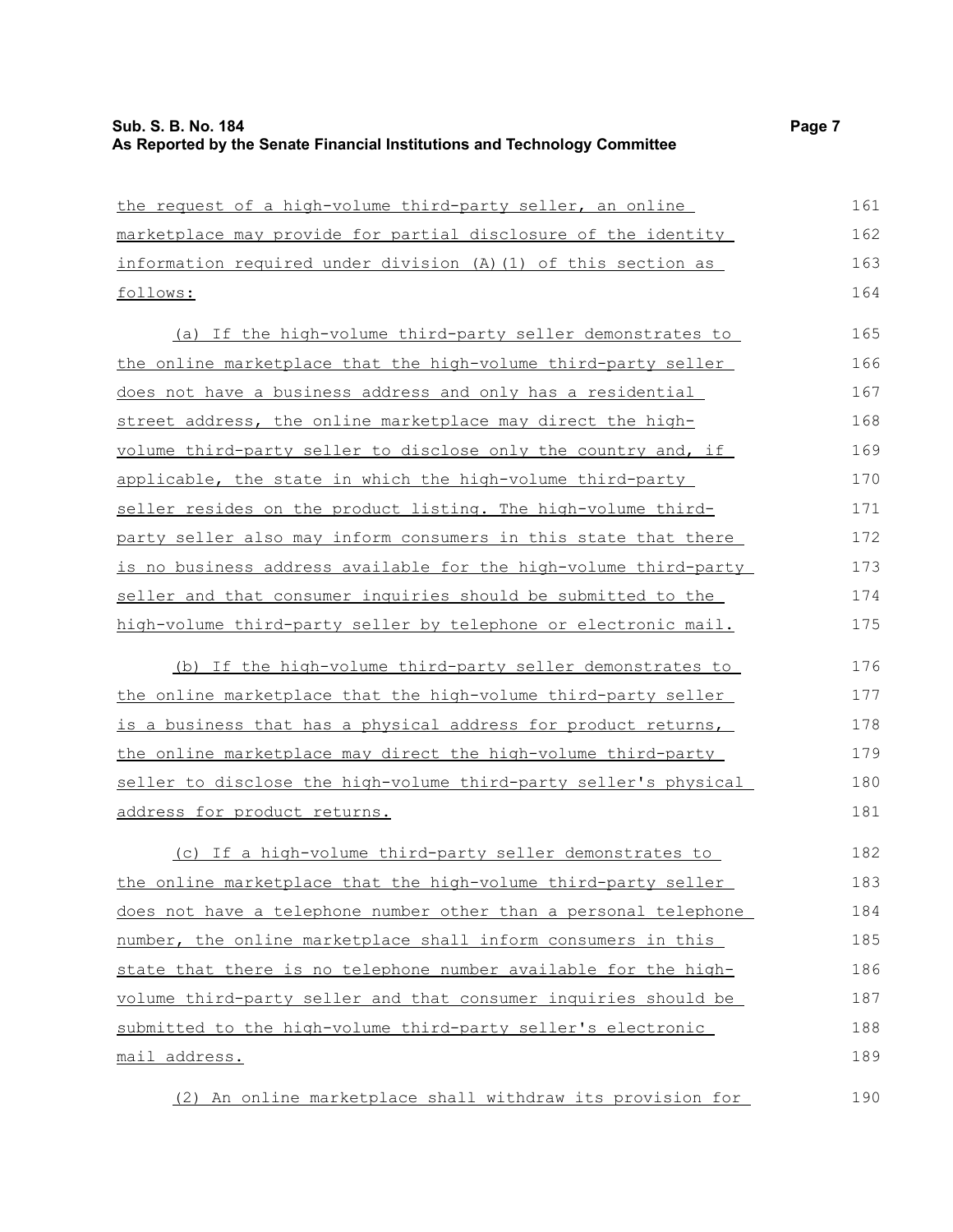#### **Sub. S. B. No. 184 Page 8 As Reported by the Senate Financial Institutions and Technology Committee**

volume third-party seller if the online marketplace becomes

aware that either:

partial disclosure under division (B)(1) of this section regarding a high-volume third-party seller and require the highvolume third-party seller to fully disclose the seller's identity information described in division (A)(1) of this section upon three business days' prior notice to the high-

(a) The high-volume third-party seller made a false representation to the online marketplace in order to justify the provision of the partial disclosure.

(b) The high-volume third-party seller has not provided responsive answers within a reasonable timeframe to consumer inquiries submitted to the high-volume third-party seller by telephone or electronic mail. 201 202 203 204

(3) If a high-volume third-party seller is a program participant as defined in section 111.41 of the Revised Code or a designated public service worker as defined in section 149.43 of the Revised Code, the online marketplace shall not require disclosure of the high-volume third-party seller's physical business or residential address. A high-volume third-party seller that is a program participant or designated public service worker may disclose a physical business or residential address if the high-volume third-party seller so chooses. 205 206 207 208 209 210 211 212 213

(C) An online marketplace shall establish for consumers in this state a reporting mechanism that allows for reporting, by electronic means and by telephone, of suspicious seller activity to the online marketplace. The online marketplace shall include, in a conspicuous manner on the product listing of any highvolume third-party seller, the reporting mechanism and a message encouraging consumers in this state to report suspicious 214 215 216 217 218 219 220

198 199 200